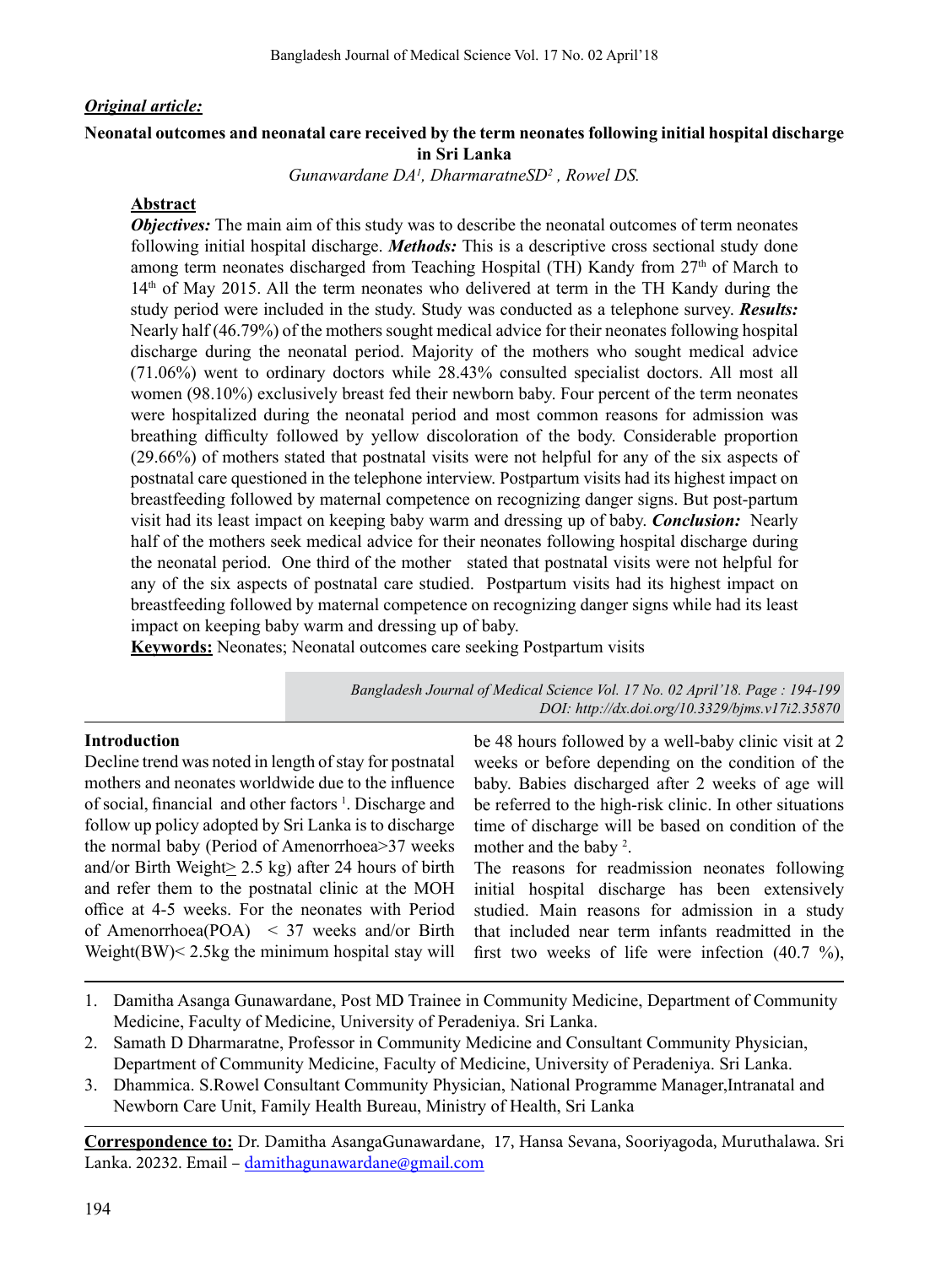hyperbilirubinemia (39.1 %), and feeding and/or gastrointestinal problems (10.5 %). And there was a difference observed in the admissions in the first week and second week separately; In the first week, 65.1% of readmissions were due to hyperbilirubinemia and 19.1% were due to infection or suspected sepsis and in the second week, it was the other way round, 67.8% of readmissions were due to infections and only 7.6% were for hyperbilirubinemia<sup>3</sup>.

Gupta et al.<sup>4</sup> done a study among neonates discharged within 48 hours of delivery. Sample consisted of 97.4 percent term neonates. As they reported hospital readmission rate was 1.86 percent (16 neonates) and jaundice (n=9) and suspected sepsis (n=7)were the main causes of readmissions. Another study conduct in a similar kind of study group (n=478), reported 7.9 percent admissions mainly due to neonatal jaundice<sup>5</sup>. Similar observation by the Society of Obstetricians and Gynaecologists of Canada, has led to the conclusion that early postnatal discharge (less than 48 hours postpartum) from hospital increases the risk of neonatal morbidity and mortality and it is more so for, primiparous, younger, single women. Further, they appreciate the importance of follow up programmes in the community to reduce the neonatal mortality, morbidity, and readmissions. <sup>6</sup> .

There is a paucity of data from the South Asian region with regard to neonatal morbidities. In the available studies also it was shown that care seeking is low for newborn illness, especially in terms of care sought from health care facilities and medically trained providers<sup>7</sup>. Study from Bangladesh among 1511 women who had live births during January 1996-August 1998 in four rural sub districts reported fever as the commonest morbidity (21 %), followed by breathing difficulty (11 %)<sup>8</sup>. Eighty-seven per cent of the mothers of ill neonates sought care for their newborns and commonest service providers were homeopaths (38 %) and village doctors (37 %). This pattern of care seeking would be different in Sri Lanka where qualified medical officers are available up to the smallest level of hospital (Primary care units and Divisional hospitals). Study done in India to assess the health care seeking for newborn danger signs among mothers in peri-urban Wardha, found that 37.5% (n=72), babies were sick during newborn period and poor sucking(15.3%) and difficulty in breathing  $(11.1\%)$  emerged as the leading causes<sup>9</sup>.

Bashour et al.<sup>10</sup> conducted a study to explore the effect of postnatal home visits on maternal and infant outcomes and reported that, while post-partum visits significantly increased exclusive breastfeeding, it did not have change any of the other aspects of postnatal care. Further they suggest to conduct studies in nonmedical context to find innovative approaches to improve postnatal care. The main aim of this study was to describe the neonatal outcomes of term neonates following initial hospital discharge.

## **Methods**

This is a descriptive cross sectional study done among term neonates discharged from TH Kandy from 27<sup>th</sup> of March to 14<sup>th</sup> of May 2015. All the term neonates who delivered at term in the TH Kandy during the study period were included in the study. Preterm neonates were not included in this study, since they are any way prone develop complication following hospital discharge due to various reasons. Study was conducted as a telephone survey.

Due to non-availability of reliable estimate to be used in this setting, with the assumption of 50% prevalence of outcomes and to obtain a precision of 5% at 95% confidence level 385 study subjects were needed for this study<sup>11</sup>. Telephone surveys focused on health related variables found to have considerable variation in the response rate from 39 to 69 percent<sup>12-15</sup>. With allowance of 50%, nonresponse rate in present study 770 subjects were recruited for this study component to ensure 385 participants.

Data collection was done by telephone interview by two pre-intern doctors usingpretested questionnaire. This questionnaire was consisted of information on pattern of reported neonatal morbidity, care seeking behavior, type of facilities used, and level of domiciliary care received as reported by the postpartum mothers.

With the consent of the participant the interviewer completed the contact form "Contact information for the phone interview" before discharge. Contact information included; any telephone number/s (fixed line or mobile number) and convenient time to conduct the phone interview. Separate two time slots were requested for weekdays and weekends. Since copy of the information sheet was given to all the study participants, women who did not need to undergo this telephone interview could opt out by contacting the principal investigator through given contact number. Telephone interviews were conducted during the period of 29th to 35th day following delivery for the term neonates who have been already discharged from the hospital. Non response was considered when they could not be contacted after 5 attempts on alternate times and days. If two numbers are available the both numbers were dial in one attempt, if not responded to the first number. Incoming calls to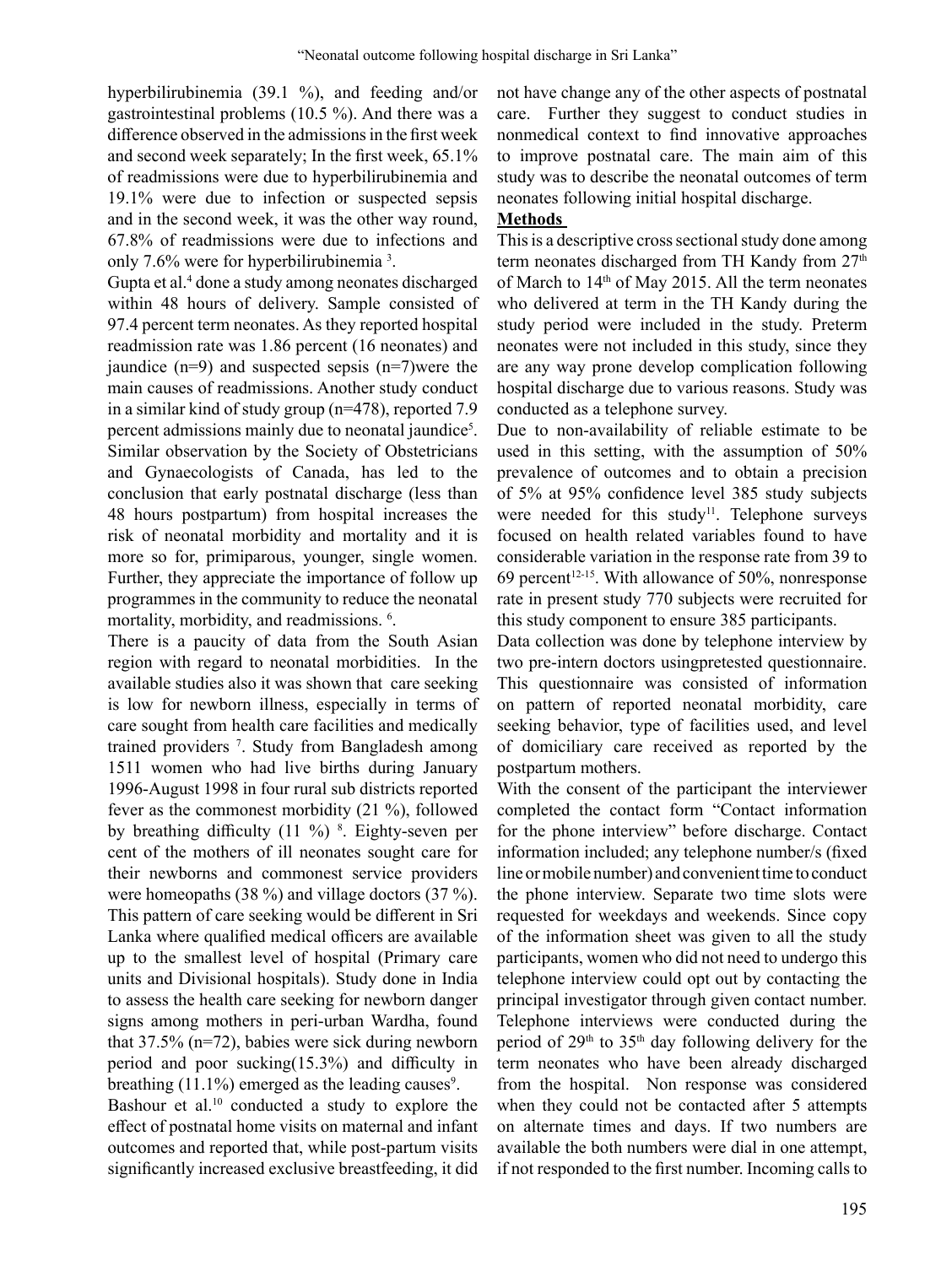the designated numbers were not answered and those numbers were immediately redialed to avoid any call charges for the participants of the study.

"Reported neonatal morbidity" was defined as hospitalizations of the neonate due to any presenting complaint reported by the mother or care giver.

Data entry was done by using Microsoft Access. Data analysis was performed by using Statistical Package for the Social Sciences (SPSS) software. Continuous variables were summarized with means and standard deviations or medians and interquartile range as appropriate. Percentages were used to describe categorical variables. Pattern of reported neonatal mortality, morbidity, type of facilities used and level of domiciliary care received were described in relation to the maternal and neonatal characteristics. **Ethical Clearance** – Obtained from Faculty of Medicine, Colombo. Sri Lanka

# **Results**

Thissection will describe the findings ofthe telephone interview conducted with the mother during the  $5<sup>th</sup>$ week (From 29 to 35 days) of postpartum period. Convenient consecutive sample of 770 neonates who discharge from TH Kandy were recruited. Only the neonates of mothers who consented for the telephone interview were recruited for the post-natal telephone survey. From the 770 mothers who were initially recruited before discharge from hospital, only 57.4 (n=442) percent of mothers could be contacted. But 21 (2.72%) mothers refuse to participate the study, hence only 421 (54.7%) of mothers participated the study and completed the telephone interview.

# *Care seeking behavior*

Nearly half (n=197, 46.79%) of the mothers had seek medical advice for their neonates following hospital discharge. Out of mothers who have sought medical advises 71.06 percent (n=140) went to ordinary doctors while 28.43 percent (n=56)consulted specialist doctors (Table 1).

*Table 1: Distribution of Neonates in the Survey by the Care Seeking Pattern*

| Care provider                    | Frequency | Percentage |
|----------------------------------|-----------|------------|
| <b>Specialist Doctor</b>         | 56        | 28.43      |
| <b>Ordinary Doctor</b>           | 140       | 71.06      |
| <b>Public Health Midwife 122</b> |           | 11.16      |
| Total                            |           | $\ast$     |

**\* Columns are not sum to 100% because mothers may have sought medical advice from more than one care provider.**

# *Breast feeding practice*

Women were asked what they had been giving their baby during last 24 hours. All most all women (413, 98.10%) exclusively breast fed their babies. Only 1.43 (n=6) percent of mothers gave formula milk in addition to breast milk. Out of these 6 mix fed babies, one has had a hospital admission and 4 had sought medical advice either from a specialist doctor or from an ordinary doctor. Two babies had received water and coriander water in addition to breast milk.

# *Reported neonatal morbidity and mortality*

There were no deaths among neonates in the study group, following initial hospital discharge until their neonatal period is over. In this study component reported neonatal morbidity has been defined as hospitalization of the neonate due to any presenting complaint reported by the mother or care giver. Nineteen neonates (19; 4.28%) out of 421 ,were hospitalized during the neonatal period and most common reason for admission was breathing difficulty followed by yellow coloration of the body Table 2. Out of 19 cases 12 were admitted to Teaching Hospitals and other 7 cases were admitted to Divisional Hospitals and all the cases had only one hospital admission.

*Table 2 : Distribution of Reported Neonatal Morbidity among Term following hospital discharge*

| <b>Reason for admission</b>                | Frequency | Percentage |
|--------------------------------------------|-----------|------------|
| <b>Breathing difficulties</b>              | 6         | 31.57      |
| <b>Yellow discoloration of</b><br>the body | 4         | 21.05      |
| Fever                                      | 3         | 15.79      |
| <b>Body Rash</b>                           | 2         | 10.52      |
| Reduce urine output                        | 1         | 5.26       |
| <b>Diarrhoea</b>                           | 1         | 5.26       |
| Weak cry                                   | 1         | 5.26       |
| <b>Continuous cry</b>                      | 1         | 5.26       |
| <b>Total</b>                               | 19        | $\ast$     |

**\* Columns do not sum up to 100% because neonates may have had more than one reason for admission.**

## *Postnatal home visits by Public Health Midwife (PHM)*

The policy is that the PHM should make the first postnatal visit within 1-5 days of delivery and in this sample only 37.7% had received the first visit in the stipulated period and 78.4% had received the first home visit from the PHM within first 10 days of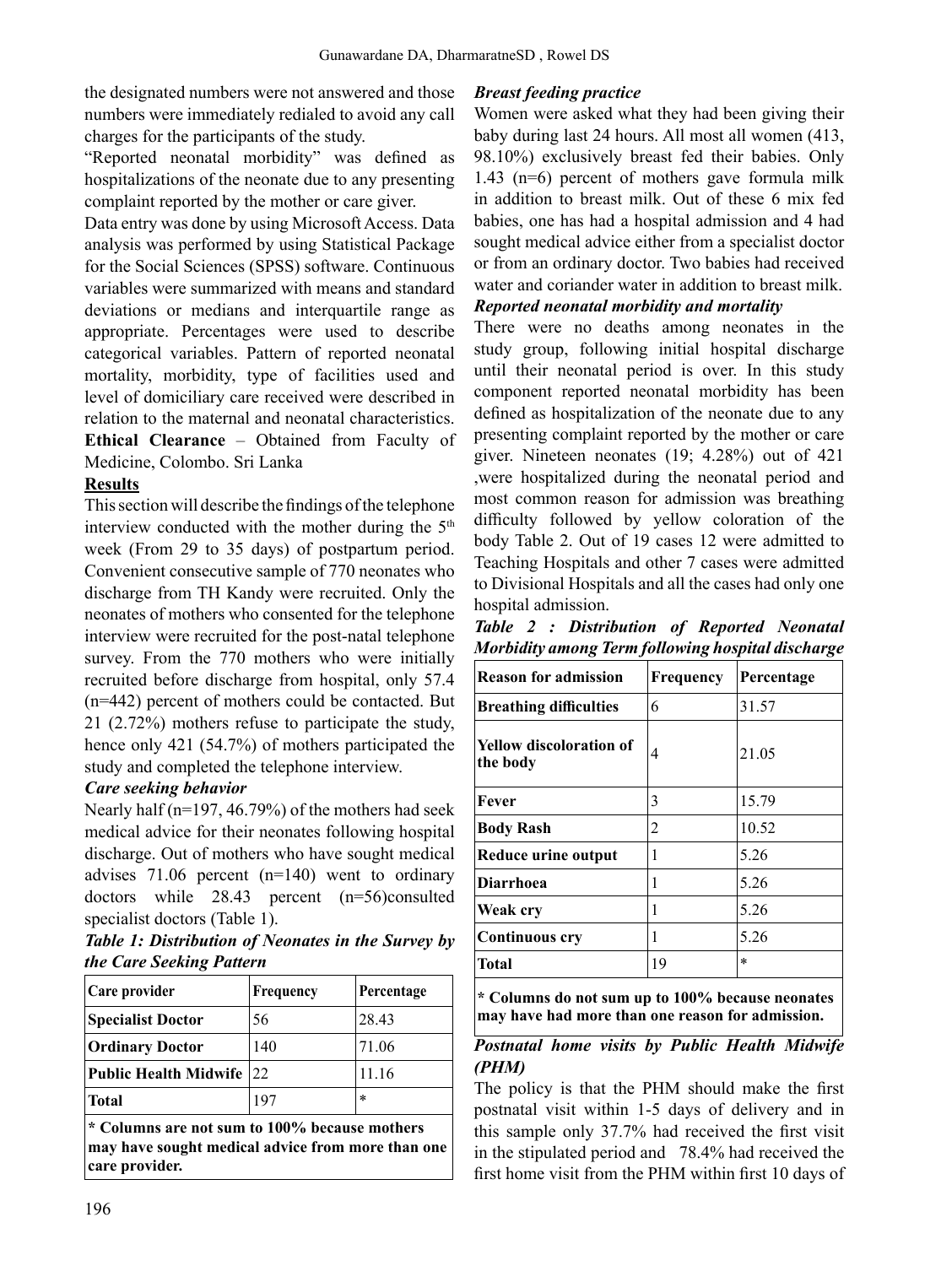delivery. Only  $3.08$  (n= 13) percent of neonates did not receive any postnatal visit by the Public Health Midwife by the time of the telephone interview (29 to 35 days' post-partum). Majority (84.8%) of the neonates had received an appointment for postnatal clinic visit by the time of the survey (Table 3).

*Table 3 : Distribution of Neonates by the Postnatal Home Visits done by Public Health Midwife.*

| First visit<br>(Postnatal Day)                       | Frequency | Percentage |
|------------------------------------------------------|-----------|------------|
| $2 - 5$                                              | 154       | 37.7       |
| $6 - 10$                                             | 166       | 40.7       |
| $11 - 21$                                            | 81        | 19.9       |
| 22 or later                                          |           | 1.7        |
| Total number of mothers<br>received postnatal visits | 408       | 100.0      |

*Key aspects of postnatal care supported by Public Health Midwives at postnatal home visit* 

Six key aspects of postnatal care at home (Bathing the baby, cleaning the baby, dressing up baby, keeping baby warm, breastfeeding and to recognize danger signs) supported by the PHMs were assessed based on the responses of the mothers at the telephone interview. Aspects that have been dealt in the postnatal visits successfully by PHMs are detailed in the Table 4. Considerable proportion (n=121; 29.66%) of mothers stated that postnatal visits were not helpful in any of the six aspects questioned in the telephone interview.

**Table 4 : Distribution of Neonates by the Key Aspects of Neonatal Care Supported by the Public Health Midwife at the Postnatal Home Visit**

| Aspects of neonatal care                        | Frequency | Percentage |
|-------------------------------------------------|-----------|------------|
| <b>Bathing the baby</b>                         | 196       | 48.36      |
| <b>Cleaning the baby</b>                        | 160       | 39.21      |
| Dressing up baby                                | 49        | 12.00      |
| Keeping baby warm                               | 45        | 11.03      |
| <b>Breastfeeding</b>                            | 284       | 69.61      |
| <b>Recognition of danger signs</b>              | 252       | 61.76      |
| None of the above                               | 121       | 29.66      |
| <b>Total number of mothers</b><br>received care | 408       | $\ast$     |

**\* Columns do not sum up to 100% because the PHM provide support in more than one neonatal care practice** 

# **Discussion**

This study was conducted to cover the neonatal outcomesfollowing initial hospital discharge. Face to face interviews after one month of delivery could not be conducted since Teaching Hospital Kandy caters to a large geographical area. One another possible option wasto use PHMs as data providers with regard to the neonatal outcomes of term neonates in the field. Since field neonatal care received by the term neonates was considered as an important outcome in the present study, using PHM as data collectors would not be appropriate. Telephone survey or postal survey was the remaining alternatives. A study done on response rates of mail surveys published in medical journals, reported 54 percent to 68 percent response rate in 113 mail surveys <sup>16</sup>. On the other hand response rate for telephone health surveys varies from 45 percent to 70 percent<sup>14,15</sup>. Telephone survey option had been selected for this study due to two reasons; accuracy of data and completeness of survey. Further Sri Lanka is a country with a high mobile usage and it has been in fact shown that the number of mobile phones exceeds the total population of the country meaning that one person has access to more than one mobile phone <sup>17</sup>.

Nearly half (n=197, 46.79%) of the mothers sought medical advice for their neonates following hospital discharge. Out of mothers who have seek medical advises 71.06 (n=140) percent went to ordinary doctors while 28.43 (n=56) percent consulted specialist doctors. All the mothers who mentioned that they had some kind of neonatal health problem seek medical advice from a health professional. This is very important practice to maintain the relatively low neonatal mortality rate in Sri Lanka.

These findings are far better than the findings of the Bashour et al. <sup>10</sup>, where 10 percent of mothers did home management for their baby's health problem and only 71.4 percent went to a doctor seek advice.

"Exclusive breastfeeding" is defined as giving no other food or drink – not even water – except breast milk. It does, however, allow the infant to receive oral rehydration salts (ORS), drops and syrups (vitamins, minerals and medicines)<sup>18</sup>. In the present study breast feeding status refers to a past 24 hours' period. All most all women (98.10%) exclusively breast fed their baby. Out of these 6 formula fed babies, one had a hospital admission while 4 out of other 5 babies had sought medical advice either from a specialist doctor or from an ordinary doctor. Exclusive breast feeding rate was higher than the Demographic Health Survey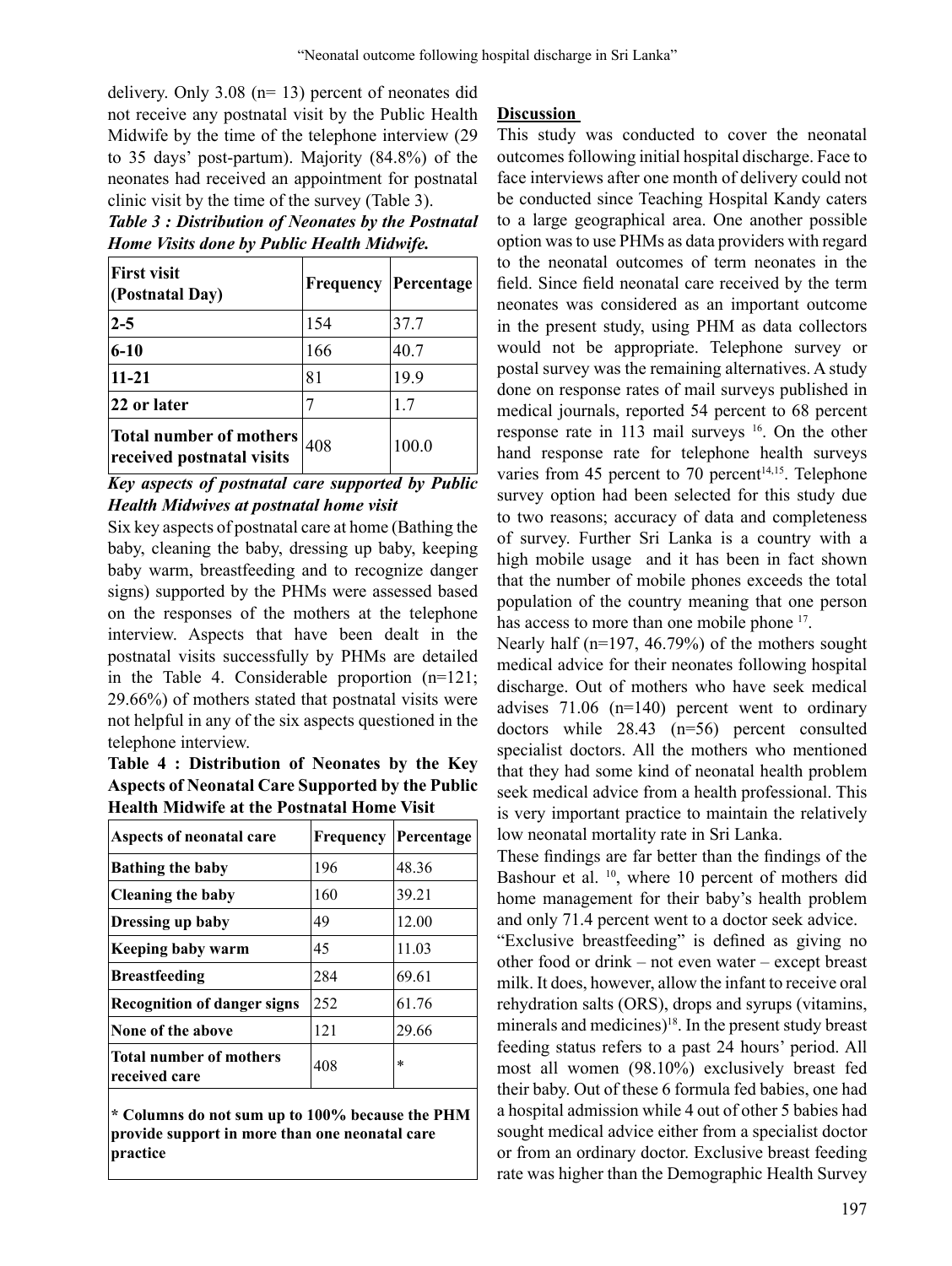$2006/07$  <sup>19</sup> report. Where exclusive breast feeding, rate was 92.6 percent and 4.7 percent of formula feeding. This difference could be due to the difference in the gestational age at birth, since premature neonates are generally at a higher risk of initiation formula feeding. Importantly the 5 neonates who had been on formula milk (out of 6) had received medical attention by a qualified medical practitioner. So, it is important to convince all the medical practitioners with regard to importance of exclusive breast feeding over formula feeding.

There were no deaths among studied neonates following initial hospital discharge until their neonatal period is over. Further, in this study "Reported neonatal morbidity"has been defined as hospitalization of the neonate due to any presenting complaint reported by the mother or care giver. Nineteen neonates (4.28%) were hospitalized during the neonatal period and most common reason for admission was breathing difficulty followed by yellow coloration of the body.

 Gupta et al. <sup>4</sup> , reported readmission rate of 1.86 percent (n=16) and neonatal jaundice and suspected sepsis as the leading causes of admission among neonates who had been discharged within 48 hours of delivery (97.4% term neonates). In a similar kind of study done by Farh at and Rajab <sup>5</sup> reported 7.9 percent readmission rate and neonatal jaundice as the commonest cause of readmissions.

Only 3.08 percent of neonates did not receive postnatal visit by the Public Health Midwife. Majority received their postnatal visit within 7 days of hospital discharge, while 78.4 percent received that visit within first 10 days of their life. More importantly 84.80 percent received their postnatal clinic visit appointment by the time of survey.

According to annual health report  $20$ , 92.2 percent received their 1<sup>st</sup> visit by 10 days. Compared to these two indicators the level of postnatal visits was considerably low in the present study.

Six key aspects of postnatal care at home had been assessed based on the responses of the mothers.

Considerable proportion (n=121, 29.66) of mothers stated that postnatal visits were not helpful for the in any of the six aspects questioned in the telephone interview. Postpartum visits had its highest impact of breastfeeding followed by maternal competence on recognizing danger signs. But post-partum visit had its least impact on keeping baby warm and dressing up of baby. Similar finding had been reported by the Bashour et al. 10. Based on their community trial they had concluded that postpartum visits significantly increased exclusive breastfeeding but not the other outcomes.

## **Conclusions and Recommendation**

Nearly half of the mothers seek medical advice for their neonates following hospital discharge during the neonatal period. All most all women (98.10%) exclusively breast fed their newborn baby. Four percent of the term neonates were hospitalized during the neonatal period and most common reasons for admission was breathing difficulty followed by yellow discoloration of the body. Considerable proportion  $(0.29.66\%)$  of mothers stated that postnatal visits were not helpful for the in any of the six aspects of postnatal care questioned in the telephone interview. Postpartum visits had its highest impact on breastfeeding followed by maternal competence on recognizing danger signs. But post-partum visit had itsleast impact on keeping baby warmand dressing up of baby. Skills and competencies of the field staff on provision of domiciliary care for the neonates should be improved. Specially, to provide guidance for the mother in the essential care of the newborn should be improved. More research evidence are needed to understand the most appropriate approaches in the field neonatal care to maximize the impact of postnatal visit by the Public Health Midwives.

#### **Acknowledgements**

We wish to thank all the mothers who have participated in this study.

### **Conflict of interest**

The authors declared no potential conflicts of interest with respect to the research, authorship, and/ or publication of this article.